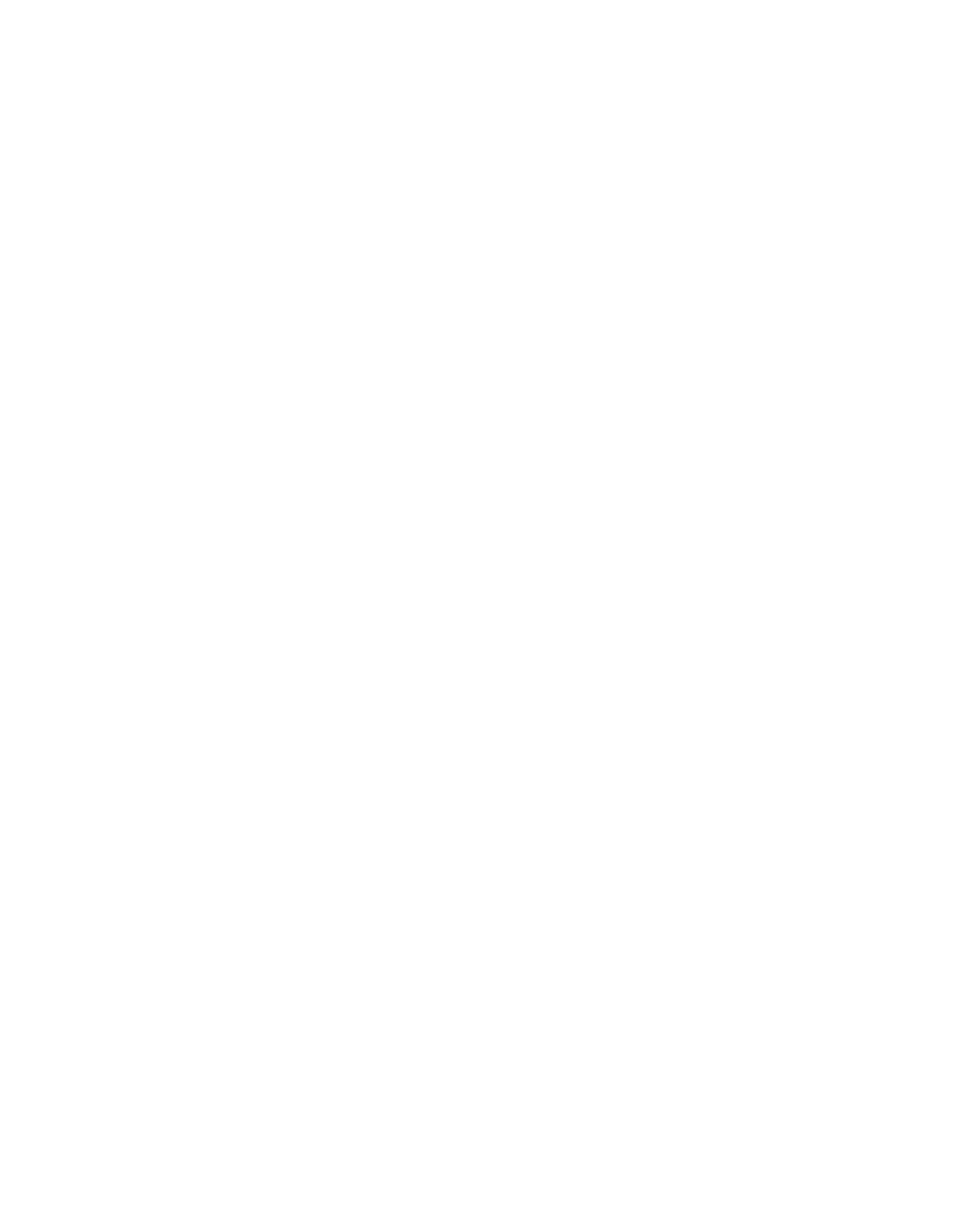Welcome to the UW Health Kidney Transplant Program. The team takes pride in building a care plan tailored to your needs. We are committed to your success. UW Health is a national and international leader in the field of transplantation. Our program provides care for both adult and pediatric patients. We offer both deceased and living donor transplantation along with options for paired kidney exchange.

# **The Kidney**

To best understand the transplant process, it is good to have basic knowledge of how the kidneys work.

# **What do my kidneys do?**

- Filter blood and send it back to the heart
- Balance fluid levels in the body by making urine
- Filter and balance minerals in the blood
- Control blood pressure
- Help to make red blood cells

# **What are my options if my kidneys stop working?**

- Dialysis (Peritoneal or Hemodialysis)
- Transplant (Living donor or Deceased donor)
- Medical management

# **Waiting for Your Transplant**

# **The Waitlist**

UNOS manages the waiting list, matching donor organs to recipients, 24 hours a day, 365 days a year. Priority is given to patients according to the following:

- Blood type
- How well the 6 antigens (genetic markers) match with those of the donor
- The length of time on dialysis or on the waiting list with a GFR of  $\leq 20$ mL/min.
- Age. Pediatric patients (under age 18) receive more points
- Panel Reactive Antibody (PRA) level. This is a blood level that shows how easy or hard it may be to find a suitable donor for a patient based on antibodies a recipient may have.
- EPTS (Expected Post Transplant Score). This is based on: your age, a history of transplant, a history of diabetes, and if you are on dialysis. A score of less than 20 gives you an opportunity for kidneys from a donor with a KDPI (Kidney Donor Profile Index) score of less than 20.

The patient who has the most points and is found healthy enough for transplant at this time will be called in to receive the transplant. A new list is made for every donor and changes according to the UNOS point system. This is why there is no way to predict how long someone may wait.

# **Multiple Listings and Transferring of Waiting Time**

Multiple listing is when you are listed for transplant at two (2) or more transplant centers. Multiple listing can increase your chances of getting an organ offer. It does not assure that you will have a shorter wait time.

UW Health allows multiple listing. You need an evaluation at each transplant center. Each transplant center then decides whether to accept you on their waiting list. You should check with your insurance to see if they cover more than one evaluation. You will need to keep current health information and contact information at each transplant center where you are listed.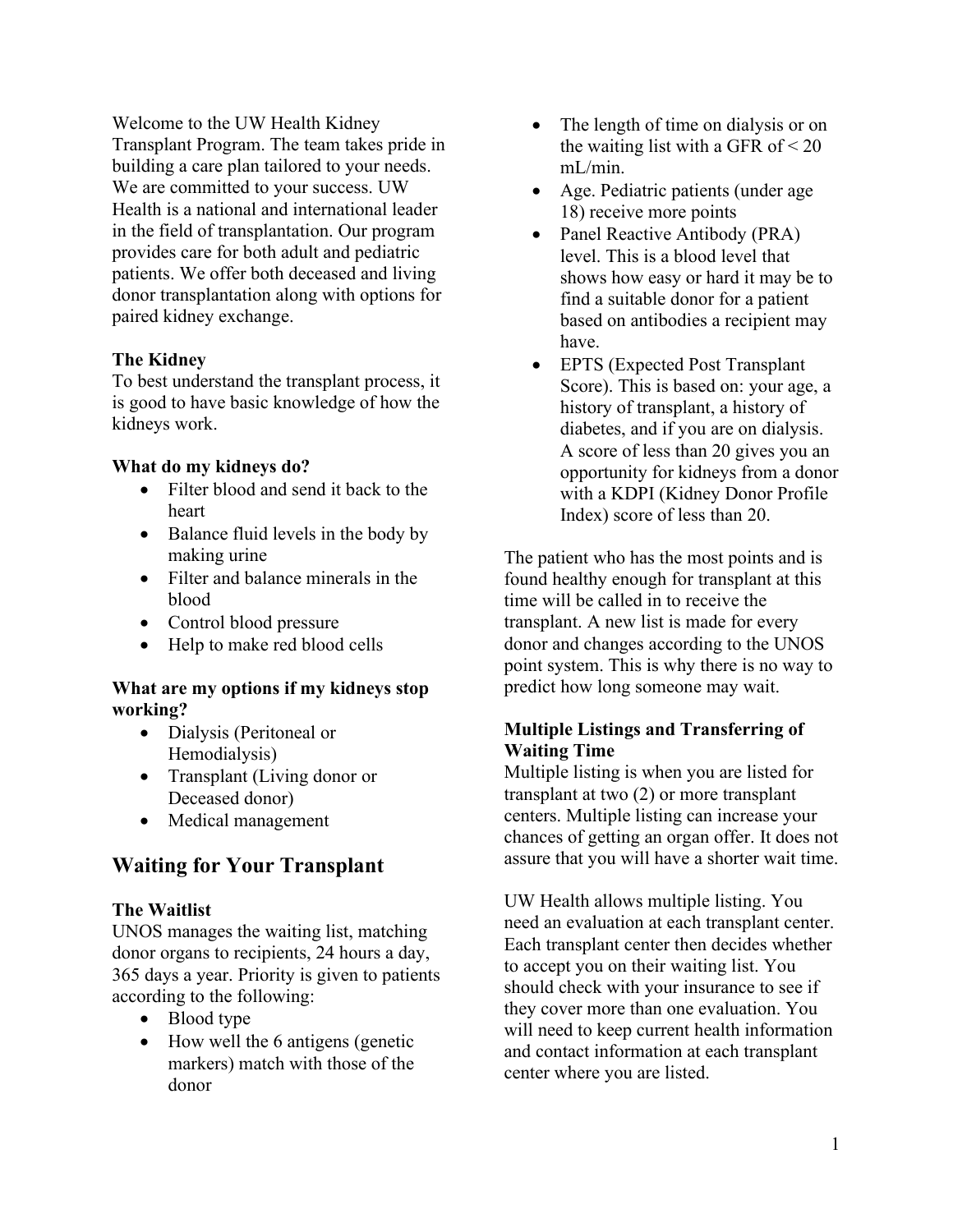There are many reasons that affect how long you wait for transplant. You can transfer your primary waiting time to another transplant center, or switch time between transplant centers. You cannot split your total waiting time among multiple transplant centers. Your transplant care will be done at the center where you have your transplant. To learn more about multiple listing or transferring waiting times, contact the transplant center where you are listed or want to be listed. For more information: [https://unos.org/wp-](https://unos.org/wp-content/uploads/unos/Multiple_Listing.pdf)

## [content/uploads/unos/Multiple\\_Listing.pdf](https://unos.org/wp-content/uploads/unos/Multiple_Listing.pdf)

#### **When to Call**

Waiting for your transplant may take a many months or years. You may go through many health changes during this time. It is vital to keep the transplant team informed of any changes in your health status. Examples of things that you should call about include:

- Taking antibiotics or having an active infection.
- Getting a blood transfusion.
- Being hospitalized.
- An increase or decrease in your weight (5 pounds or more).
- Having a significant change in your health status.
- Having a change in insurance coverage.
- Changes in contact information (such as phone number or address).
- Changes in your support person or plan.
- Planning to travel away from home.

The transplant team needs to know about these changes. This will help to ensure that you are in the best condition for your transplant. Some medicine changes or hospitalizations could change your status on the wait list. It is vital that you contact the team with any health changes.

#### **Re-evaluation While Waiting for Transplant**

In order to remain active on the UNOS waiting list or while planning for a living donor, some of your tests need to be updated on a regular basis. Most of these tests can be done by your local doctor and sent to us. Your transplant coordinator will provide you with the proper orders. We expect that the tests will be done quickly. We want you to be ready if an organ becomes available. If these tests are not done, you may be made inactive on the waitlist until they are done.

All patients must have a formal reevaluation every1-2 years while on the waiting list or while waiting for living kidney donor. Patients come to UW Health for this re-evaluation visit. The doctor does a physical exam, reviews records, and discusses any new issues related to transplant.

Our goal is that when we have an organ for you, you will be ready for transplant. Knowing about changes in your health helps to assure us that it is safe for you to have surgery when the time comes.

Waiting on the transplant list can be stressful for you, your family and friends. Be sure that you talk with your support people about your appointments, your health status, and your plans.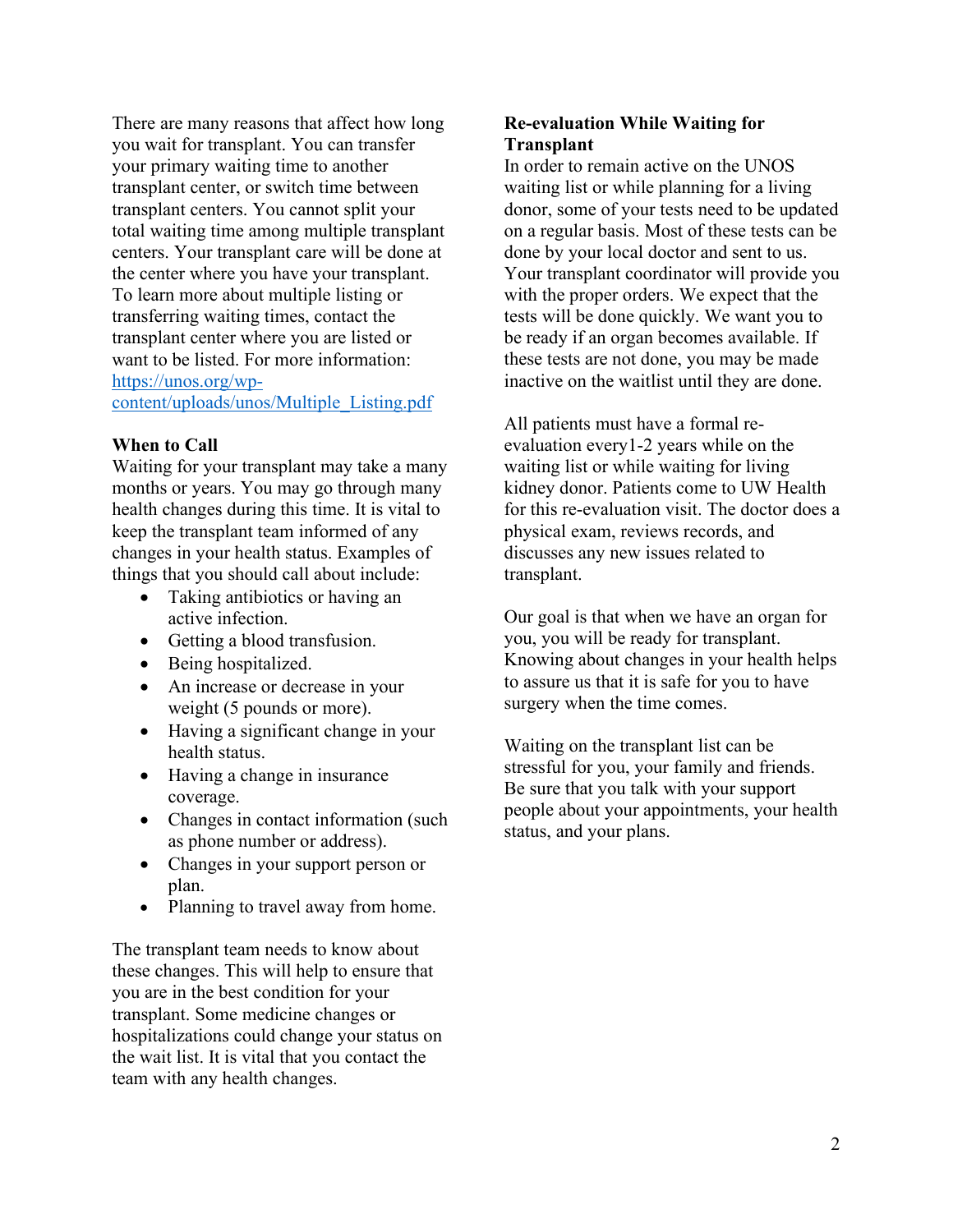# **Caring for Yourself While Waiting**

Taking care of your health is very important while waiting for a transplant. It is expected that you will take all your medicine as told to by your doctor, attend all doctor's appointments and, if on dialysis, attend all sessions. You must also follow your care team's plan for diet and exercise.

# **Getting the Call**

When on the list, the transplant team should be able to reach you at any time of the day, any day of the week. If the transplant team contacts you and you cannot return the call within one hour, the team will call the next potential recipient.

You need to have a plan ready for when the call comes.

- How will you get to UW Health?
- Who will come with you?
- Who will take care of things at home while you are in the hospital, such as your children, pets, etc.?

# **Getting to the Hospital Quickly**

When you get the call, you have a short amount of time to gather your things and make final arrangements. As a rule, the sooner you can get to the hospital, the better. Your safety when traveling is important, so be careful on your way here. The transplant is often done within 24 hours of the call.

The Organ Allocation Specialist will call you if an organ that may be a match for you becomes available. At this time you will be asked:

- To stop eating and drinking.
- About your current health status.
- To come to UW Health **OR** keep a phone line available, but to wait at home until you are called again.

It is vital that family and friends are involved in the planning process. Be sure that they are aware of the need for you to be reached at all times. They should also know the plans for you to be transported to the hospital when the call arrives. You will need to make plans for the care of your pets, children, work duties, and other responsibilities ahead of time. Being prepared will help you feel less stressed during your hospital stay.

There may be times when the donor organ becomes unsuitable for transplant. In an event of one of these "dry runs" you will be discharged home to wait until another donor becomes available.

# **What to Bring to the Hospital**

Be prepared when you get the call. This call can come anytime, day or night.

Plan to bring these items:

- Advance Directive (Durable Power) of Attorney for Health Care or Living Will)
- **ALL** medicine bottles **and** list of medicines, one day supply of medicines, and your insurance/ Medicare/Medicaid cards
- Local doctor/specialist contact information
- Local pharmacy phone number
- Loose clothing (sweat pants or something with elastic or drawstring waist bands), T-shirts, socks and supportive shoes for walking and therapy
- Hygiene items, glasses, pajamas, slippers, robes etc.
- Personal comfort items (electronic devices, phone, chargers, and blanket or pillow)
- **NOT** a lot of money, but enough to pay for 1 month's supply of medicines after hospital discharge (or credit card/check book)
- Blood pressure cuff (if applicable)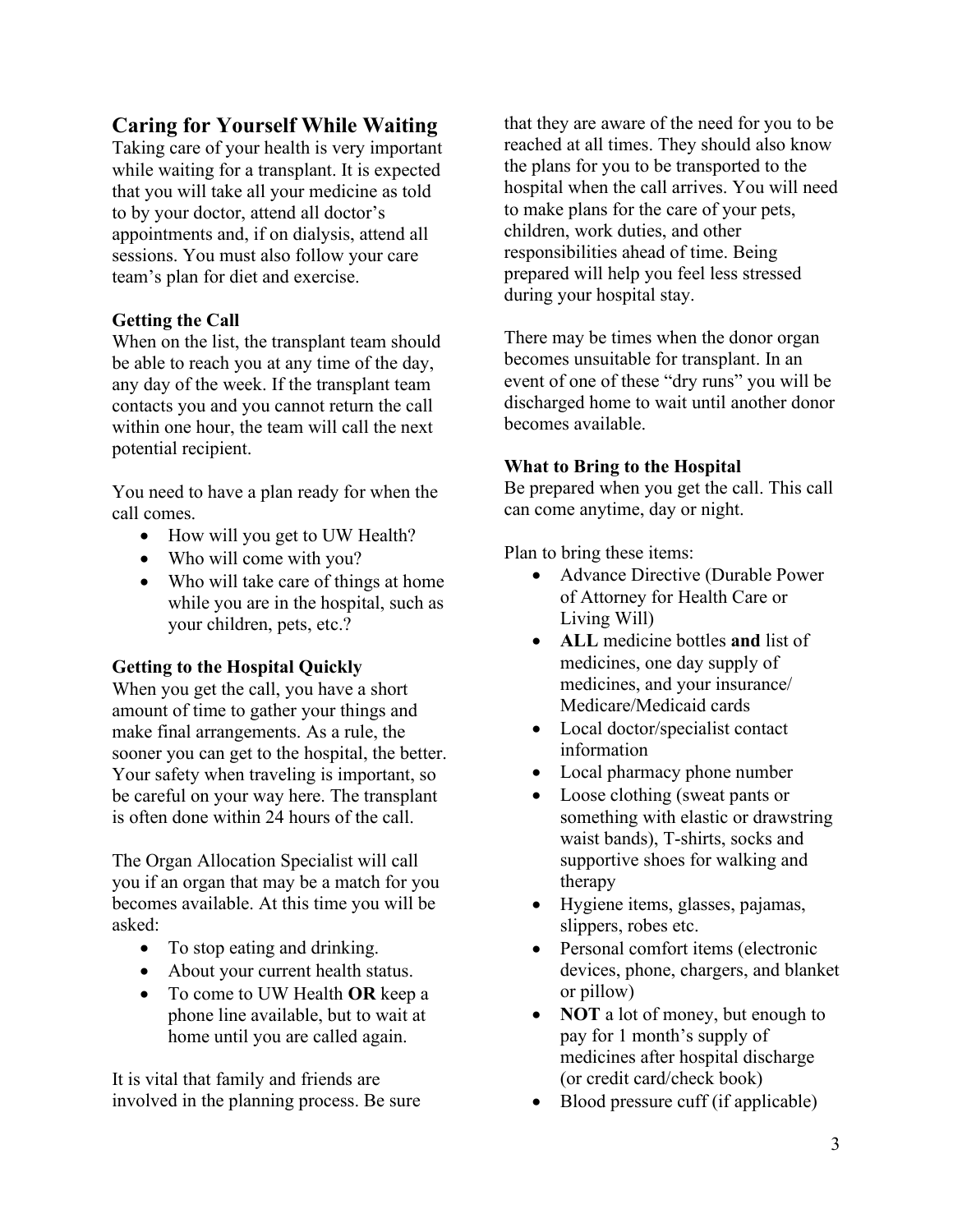- If you have diabetes, your glucose meter with supplies
- Cell phone on and ready to call in case of delay or questions (**608-263- 6400** or **1-800-323-8942)**

**Please do not bring large amounts of cash, credit cards, jewelry or valuable items.** 

# **Where My New Kidney Will Come From**

# **The Organ Shortage**

There is a severe shortage of organs for transplant. This means that the wait for a kidney transplant can be many years. The UW Transplant Program has long been a leader in trying to find new ways to increase the number of good organs that can be used for transplant. When you are told you need a kidney transplant, you have options as to where your new kidney will come from. It is very important that you explore these options fully.

## **Live Donor Kidney Donation**

In a living donor transplant, a healthy person's kidney is transplanted into the recipient. Living donors can be related or un-related.

Patient survival statistics after a living donor kidney transplant are better than those who have had a deceased donor transplant. Other benefits include being able to have a planned surgery and knowing the donor.

#### **Deceased Donor Kidney Donation**

Some patients may not have a living donor. They will need to go on the list to wait for a deceased donor transplant. Deceased donor kidneys are offered to recipients according to the United Network for Organ Sharing (UNOS) guidelines. The Organ Procurement Organization (OPO) contacts the UW

Transplant Program when a kidney is found and tells them who is first on the UNOS list to get the kidney. Below are the types of deceased donor kidneys that patients may be offered.

# **Donation After Brain Death (Deceased Donor)**

The most common type of organ donor is a person who has suffered a head injury causing brain death. "Brain death" occurs when someone does not get enough oxygen to the brain and the brain then stops working. This is often due to trauma or a stroke. Doctors can do tests to tell when someone is brain dead.

The brain controls breathing. People in a hospital who are brain dead are on a breathing machine. The breathing tube and medicines keep the heart beating and supply the kidney and other organs with blood and oxygen until a transplant team arrives. Once the kidney is removed, it should be transplanted within 24 hours. Kidneys from these types of donors are called "standard donor" kidneys.

## **Donation After Circulatory Death (DCD)**

There may be times that a patient's trauma is so bad that doctors can't save their life; but, they are not "brain dead." The doctor meets with the family to decide if life support should be stopped. If the family chooses to remove life support, the machines are turned off. Patients may or may not be able to donate.

Transplant teams are on site when the life support is turned off. When the patient's heart stops beating, they are declared dead by the doctor. The transplant teams can remove the organs. This is called donation after circulatory death (DCD).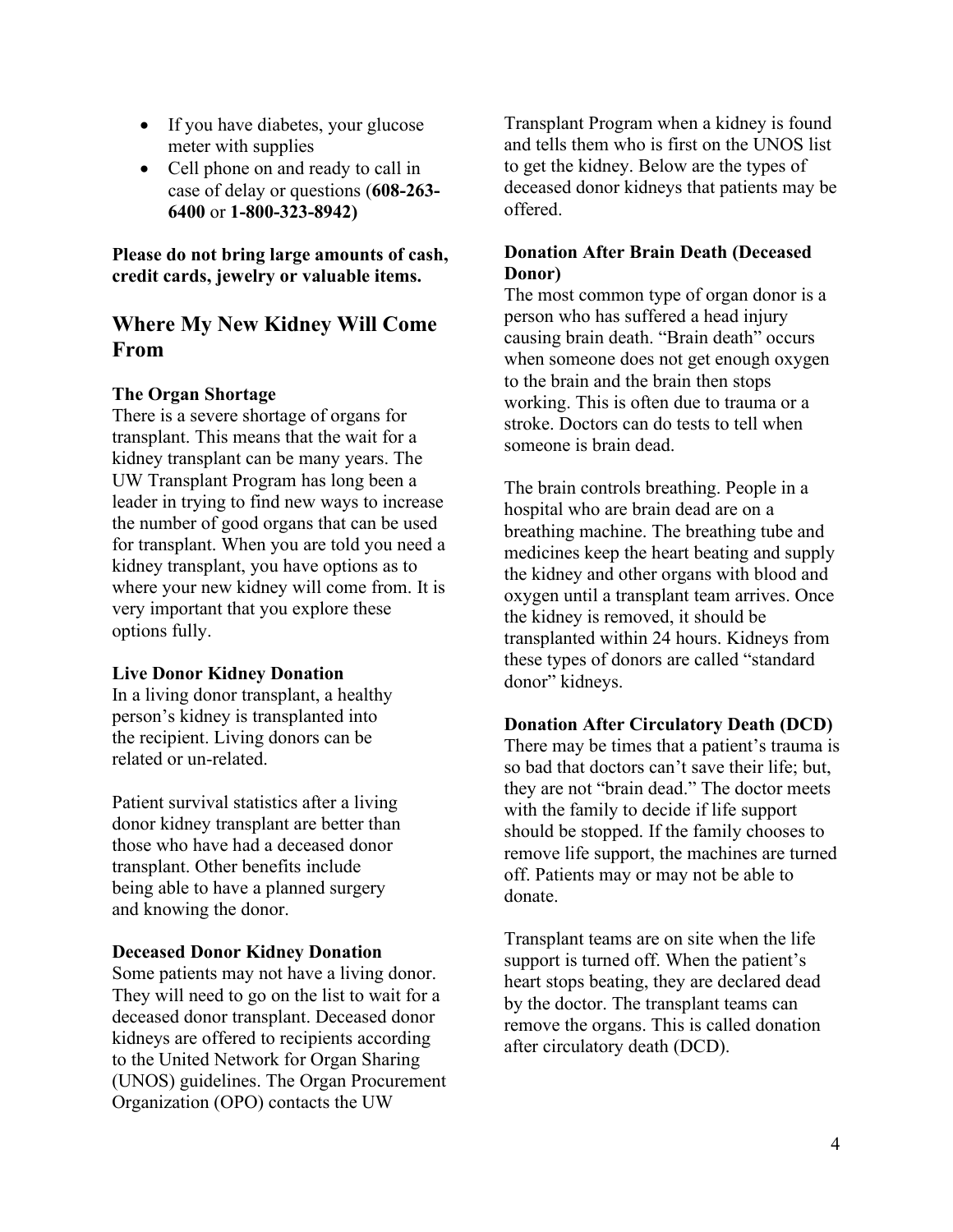The kidney may have some damage due to lack of blood flow when organs are removed. Because of this, kidneys from DCD donors may sometimes take a few days to start working after the transplant. Success rates for patients who get a kidney from a DCD donor are the same as with a brain death donor.

#### **Donor Scoring - KDPI**

KDPI is a score that ranges from 0 to 100%. This score is based on transplant research. It relates to how long a kidney is likely to function. Kidneys with high KDPI scores are expected to function for a shorter amount of time than others.

KDPI scores are calculated based on facts about the donor. This includes:

- Age, height, weight, and ethnicity
- Cause of death due to loss of heart function, loss of brain function, or stroke
- History of high blood pressure
- History of diabetes
- Exposure to the Hepatitis C virus
- Kidney function (serum creatinine levels)

The KDPI score is calculated when a deceased donor kidney becomes available.

#### **Risks If KDPI More Than 85%**

Kidneys with KDPI more than 85% come from donors who may have one or more of the above medical factors (advanced age, obesity, diabetes, low kidney function, etc.). Possible risks if getting this type of kidney may include:

- A delay in the kidney working right away after transplant. This may last from a couple of days to a couple of weeks. This is called delayed graft function. Since the kidney(s) may not work right away, patients may need dialysis after transplant. Only about 1-2% of kidneys may never work adequately after transplant.
- The kidney may not last as long as kidneys with KDPI less than 85%. How long a kidney continues to work is called graft survival. Your provider will explain how outcomes vary between kidneys with lower and higher KDPI scores.

#### **Benefits If KDPI More Than 85%**

Your chances of getting a transplant sooner increase if you agree to receive a kidney with KDPI more than 85%. This may extend your life. This could most benefit those who have many health concerns and those having trouble with dialysis. Your waiting time may be less by accepting a kidney with a KDPI score of 85% or higher.

# **If I agree to be listed for a kidney with KDPI >85%, will I still be listed for other kidneys?**

Yes. All patients on the list are eligible to get a kidney from a donor with a KDPI score less than 85%. Only patients who sign a consent to accept a kidney with a KDPI score of 85% or higher will be on the list for this type of donor kidney. Those who consent would receive the first available kidney with any KDPI score from 0% to 100%. Patients who do not sign the consent form are only eligible for a kidney with a KDPI score less than 85%.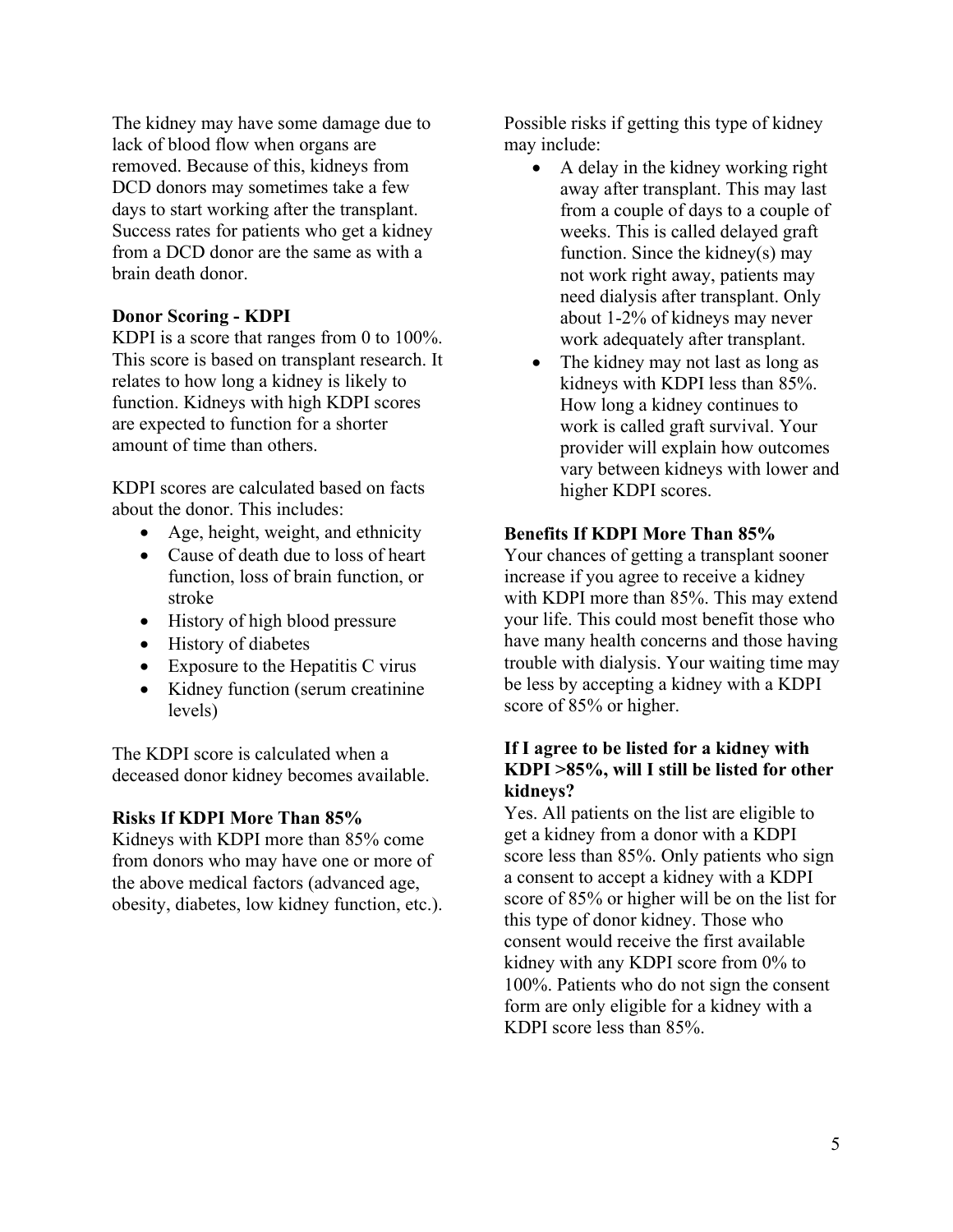#### **Do you ever transplant two kidneys?**

Yes. National data as well as our experience has shown that if you get two kidneys from a donor with a KDPI score of more than 85%, the function is similar to that of one kidney from a donor with a KDPI score of less than 85%. Therefore, you may be offered two kidneys with KDPI scores more than 85% **even if you did not consent to one kidney with KDPI more than 85%.**  The two kidneys are placed on one side of the body. Your incision is the same as if you were getting one kidney.

Two kidneys might also be used when the donor is younger or very small. This is called "en bloc" transplant. The kidneys are put in together on one side of your body. Studies have shown that two younger/smaller kidneys have similar outcomes of one adult-sized kidney.

# **Organs Meeting Risk Criteria for possible transmission of HIV, Hepatitis B and Hepatitis C**

You may be offered an organ from a deceased donor thought to be at more risk for spreading certain infections.

Donors are deemed to meet risk criteria for possible transmission of HIV, Hepatitis B and Hepatitis C based on national guidelines. This may include risk factors such as prostitution, intravenous (IV) drug use, or those with same sex partners. Potential donors have blood tests done to look for viruses such as HIV, Hepatitis B and Hepatitis C. You will also be tested for HIV, Hepatitis B and Hepatitis C before your transplant. No test is perfect, and false negative results can happen.

There is a small chance (at most, 1 organ in 10,000) that an infection could be passed on. After your transplant you will be tested for HIV, Hepatitis B and Hepatitis C. These

infections all have good treatment options. We believe that the risks of getting this type of kidney are very small.

#### **Hepatitis C Positive Donors**

Hepatitis C is a virus that can damage the liver. We now have medicines to treat this virus, so we can often use kidneys from donors who have had or have hepatitis C.

Donors who have had hepatitis C and do not have an active infection are very low risk. If you receive a kidney from a donor who has had hepatitis C, we will do tests to check for signs of this virus. You likely would not need other medicines.

Organs from donors with an active hepatitis C infection can be safely used. Patients who receive a kidney from a donor with an active hepatitis C infection will take medicine to treat the virus. When placed on the waiting list, the transplant team asks if you are willing to accept a hepatitis C donor kidney. If you agree, you will be required to sign a consent. If you choose not to accept this kidney, you will not lose your place on the waiting list.

**What will I be told about my donor?**  Privacy laws limit how much we can tell you about your donor. We can't tell you the donor's age, gender, or personal health history. The United Network for Organ Sharing (UNOS) distributes the organs. The Organ Procurement Organization (OPO) informs the UW Transplant Program when a kidney is found and who is first on the UNOS list to get the kidney.

The OPO carefully screens all would-be donors for any illness that could affect the transplant organ or the patient who gets it. This screening can be limited by time constraints between the time that the donor was injured and when the organ is obtained.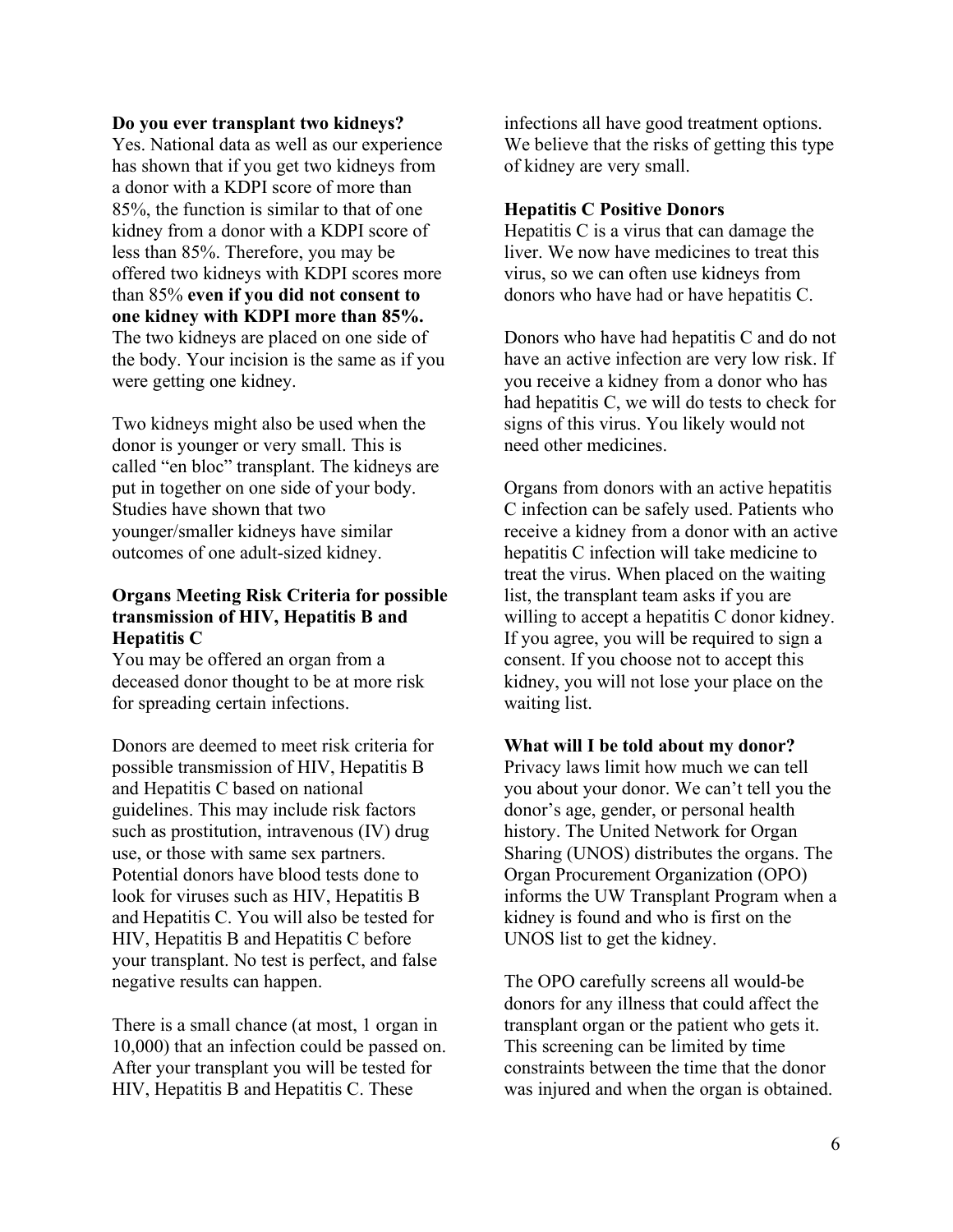Your specific donor's assessment and screening results may impact your care after transplant. This may include the need for other tests or medicines. We believe the risk of these treatments outweighs the risk of waiting for another organ. We use our best knowledge and judgment to make sure every organ we transplant will work and will not harm the person who gets it.

## **How do I choose?**

There are risks and benefits for each type of kidney transplant. Members of the transplant team can tell you more about this topic. They can help you choose the option that may be best for you.

# **Tips to Prepare**

# **Make sure your transplant team knows how to reach you.**

When an organ becomes available, we need to be able to contact you within an hour. If we cannot reach you, we have to move on to the next patient.

- Keep your cell phone ringer on and next to your bed.
- Put ringers on the loudest setting.
- Keep your cell phone charged.
- Take your cell phone everywhere (church, grocery, doctor appointments, etc.).
- Give your transplant coordinator contact numbers of close family or friends. We will call someone you have listed to help us find you if we can't reach you at your main numbers.

**Have your support persons in place**. This is often a family member or close friend.

Choose 1 to 2 people you feel close with who have the time, health and flexibility to be your caregiver. Your support person must be an adult.

- Be clear with your support person about what you are asking them to do for you. Allow them to say "no" if they cannot make this commitment.
- A support person will need to be available for rides, coming to appointments, and helping you at home. You may need 24-hour care after transplant. Please make sure your support system can do this. Your transplant social worker will review your support expectations.
- When you are in the hospital, you must have someone with you who can learn about post-transplant care. Your primary support person is required to attend transplant classes.
- If your support person will not be driving from home, think about where your support persons will stay while you are in the hospital. UW Housing offers discounts at local hotels as well as the Restoring Hope Transplant House. Many area hotels have shuttles available. The housing number to assist to make arrangements is **(608) 263-0315**.
- Depending on the distance and time it takes to get to Madison, you may need to stay in the Madison area for a period of time after discharge from the hospital. Your support person will need to stay with you.
- You will need your support person(s) to help you after you return home from transplant. The amount of time needed is organ specific. The transplant social worker and your coordinator will discuss how long you will need this extra support.

# **Allow others to help you when you need**

**it.** Sometimes it is important to let go of pride and desire to be independent and allow others to help. Think about how you have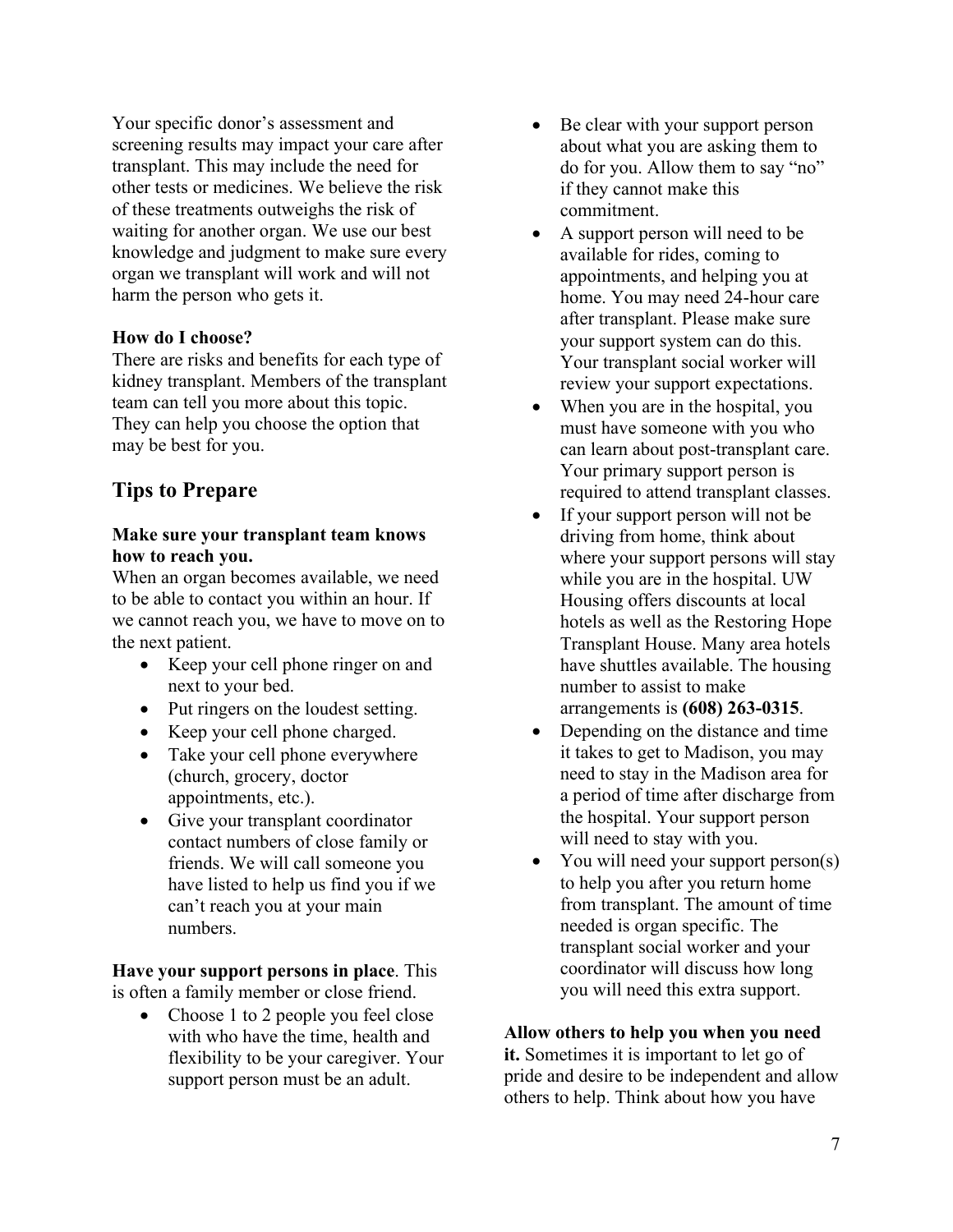felt when someone has had an illness, a death or even a new baby in the family. People are usually quite happy to help out but need to know best ways to help you. It could be helpful for others to pick up a few things at the store, deliver a meal to your door, or help with raking and lawn mowing, or household chores. When you are back to full speed, you can offer to help them if you wish.

**Organize personal affairs**. This includes completing advance directives. The Transplant Social Work Team can answer questions you may have about these forms.

Consider a plan for your bill payments, mail and email while you are not able to do these things. Having a plan will make it easier for someone to take over for you at any time.

**Think about child and pet care arrangements for when you are in the hospital and while you are recovering.**  Know your options and have phone numbers and supplies ready to go.

#### **Arrange for your transportation needs.**

When you get the call that an organ is available, you need a plan to get to the UW Hospital.

- Have gas in the car.
- Have cash available at all times.
- Have a driver and a backup driver available.
- Have printed directions to UW Hospital ready for your driver and/or a GPS unit available to use.

After transplant you will have many planned clinic visits, but some will be unplanned.

**Pack your bags.** You will need to be ready to go quickly after you get the call. Review the list in the "What to Bring to the Hospital" section.

**Think about setting up a phone/email tree, blog or a key contact person.** This will cut down on your phone calls in the hospital. Your hospital time is for rest and recovery, learning, procedures, etc. Sleep patterns change in the hospital. Getting as much rest as you can is very important.

#### **Learn about transplant and what to**

**expect.** As you learn about what to expect you will feel more comfortable with the process.

- Review your transplant materials.
- Do this once a month while you wait for your call.
- Do internet research.
- Join a transplant support group in person or online.
- If you have questions, contact your transplant coordinator.

**Take time each day to get exercise**. Find an activity that you enjoy doing. Fresh air is good for the mind, body and soul. Sometimes it is hard to make yourself walk or be active when you do not feel good. But the more you use your muscles before transplant, the quicker you will recover.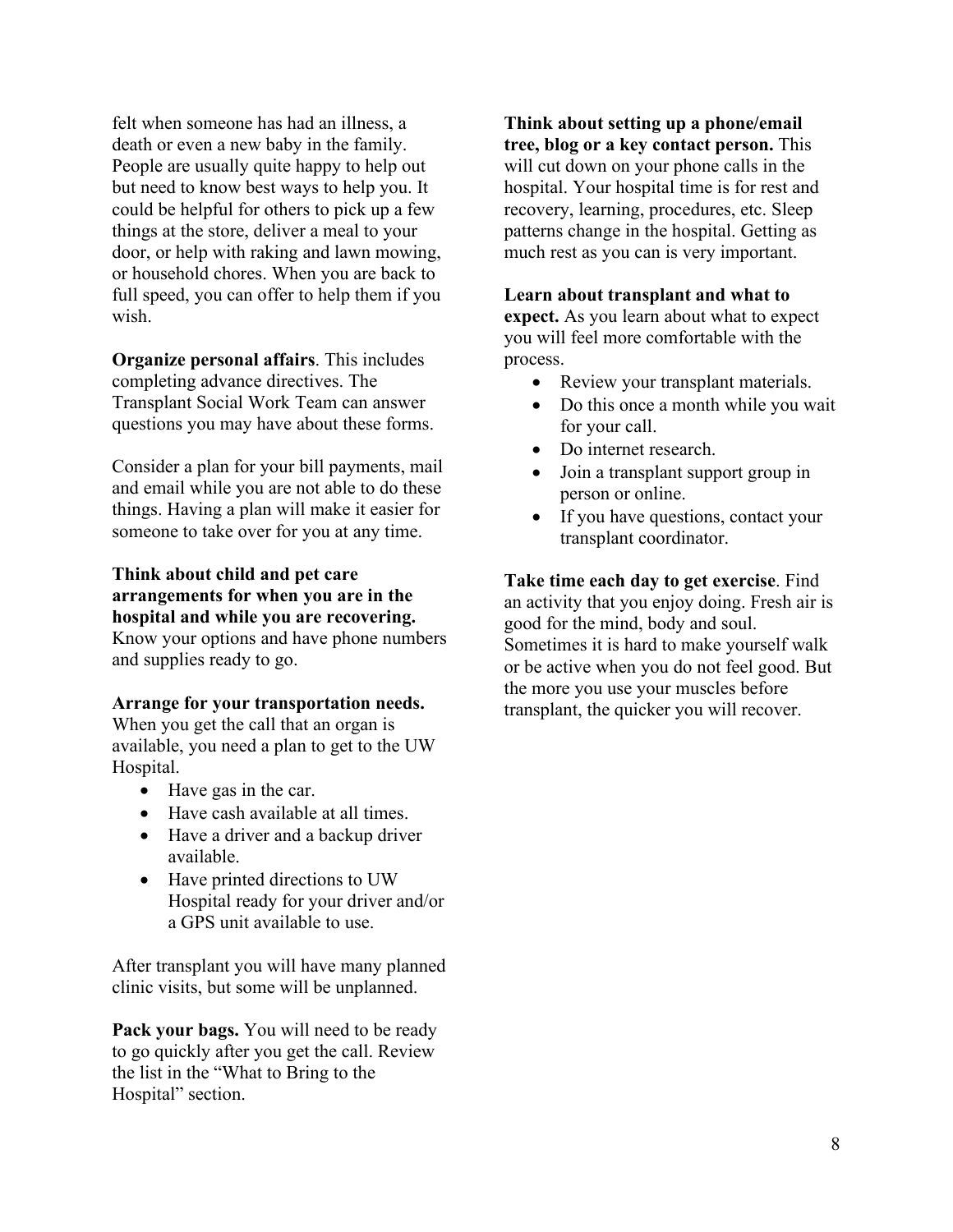# **Transplant Team Members**

#### **Transplant Surgeons**

Transplant surgeons meet with you and your family during the evaluation. They review your record and test results and explain the surgery. They review the risks and benefits of transplant. The surgeon does the surgery and works with other doctors to manage your care after the transplant.

#### **Medical Specialists**

These doctors help to decide if a transplant is the best option for you. They stay involved while you are on the waiting list and after the transplant.

#### **Pre-transplant Nurse Coordinators**

These nurses coordinate your care before transplant. They are involved from the time of the first referral until a transplant is received. They arrange any tests needed to get you placed on the waitlist. This nurse helps you through the evaluation process. These nurses contact your local doctors and other healthcare facilities as needed.

#### **Post-transplant Nurse Coordinators**

These nurses coordinate your care after transplant. They are involved from the time of transplant through long-term, posttransplant care. They serve as your link to the rest of the transplant team after surgery. They work with the doctors to coordinate your medical needs. They teach you and your family and advocate for you. These nurses contact your local doctors and other healthcare facilities as needed.

#### **Clinical Social Workers**

Social workers talk with you about your emotional health and social situation. They will discuss community resources and help with financial matters. They help support you during the transplant process. Social workers can answer your questions about

advance directives. They can help you complete them if needed. They can also help to find support groups.

#### **Clinical Dietitians**

Clinical dietitians assess your nutritional status. They help you to make a plan for good nutrition.

## **Physician Assistants and Nurse Practitioners**

These advanced practice providers care for you before and after your transplant. They check on you as you recover and help to manage your medicines. They also help to plan for your discharge needs. You will see them in transplant clinic before and after your surgery.

# **Surgical Residents and Transplant Fellows**

These doctors mainly assist with hospital care. This includes getting you ready for and assisting with surgery. They help to manage issues after surgery and prepare you for discharge. You may also see transplant fellows at transplant clinic visits.

## **Financial Counselors**

These staff work with you and your insurance company before and after transplant. They help to work through matters such as billing, deductibles, and drug coverage. They teach you about the financial aspects of transplant. They are the best resource for any questions about insurance.

#### **Transplant Pharmacists**

Pharmacists work with the team to make sure the medicines are used correctly. They watch for side effects and try to minimize them. They also help to manage the timing of the medicines.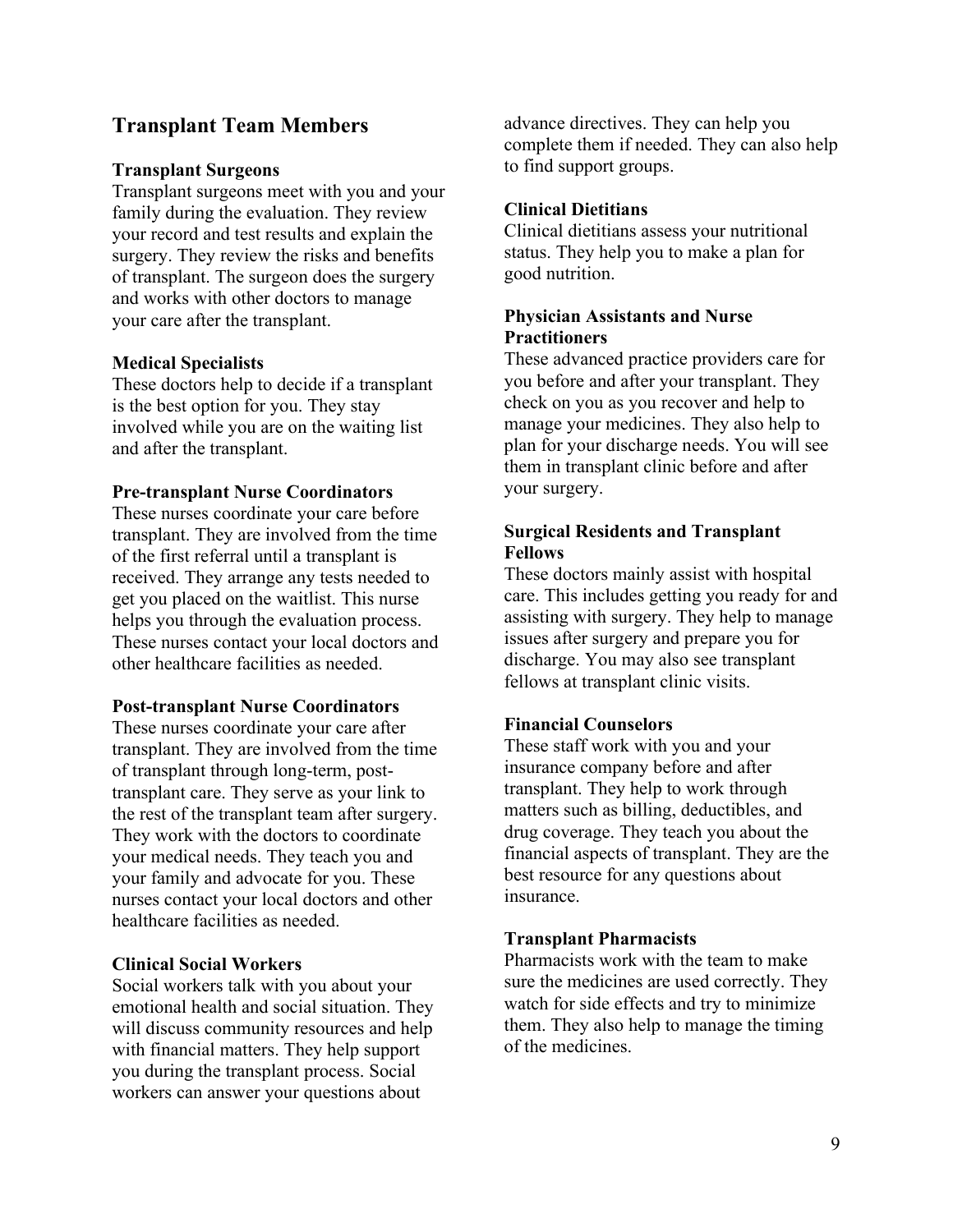#### **Inpatient Transplant Nurses**

These nurses care for you in the hospital. You will have a primary nurse. This nurse works with the rest of the team to get you ready for discharge.

## **Case Managers**

Case managers focus on the plan for leaving the hospital. Some patients need skilled nursing care or other services. The case managers can help arrange this care.

#### **Transplant Clinic Nurses**

These nurses care for you during clinic visits. They provide care and support for you after procedures. They arrange follow-up care and provide education.

#### **Office Support Staff**

Support staff answer your phone calls and work with the coordinators and other staff. They help coordinators to manage lab results and patient issues and concerns.

#### **Spiritual Care**

Chaplains help people find comfort and meaning from their faith during illness recovery. Our chaplains provide spiritual and emotional support. They also perform sacraments. Faith and medicine offerings are provided in the hospital chapel. Catholic and Protestant services are held on Sundays.

#### **Other Expert Doctors**

Other doctors may be involved either during the evaluation or after transplant. UW Health has many specialized doctors who work with the rest of your team. Infectious disease, dental, endocrine, cardiology, hepatology, and urology are just a few of the teams that can assist in your care if needed.

#### **Other Services**

Other services are available to help you and your family. For example, Interpreter Services help those who need translation.

Housing assistance can help if you need short-term housing.

# **The Transplant Surgery**

#### **What to Expect Before Surgery**

# **When you get the call to come for transplant, you should not eat or drink anything from that point on.**

You will be admitted to the Transplant Surgery Unit (B4/6) to be prepared for surgery. This unit staff cares for people who have received or are receiving a kidney, pancreas, or liver transplant.

When you reach the Transplant Surgery Unit you will meet your nurse and be taken to your room. Depending on the situation, surgery may happen quickly after you arrive, or you may wait several hours before having surgery. Several things need to be done before you go to surgery. These include:

- blood samples
- skin cleaning
- urine sample (if you make urine)
- bowel prep
- physical exam
- medicines
- chest x-ray
- post-operative teaching
- electrocardiogram (ECG)
- special preparations for those with diabetes
- dialysis (if needed)
- pre-surgical medicine

**Blood samples** will be drawn as soon as you arrive.

**A urine sample** will be done (if you are making urine) to check for infection.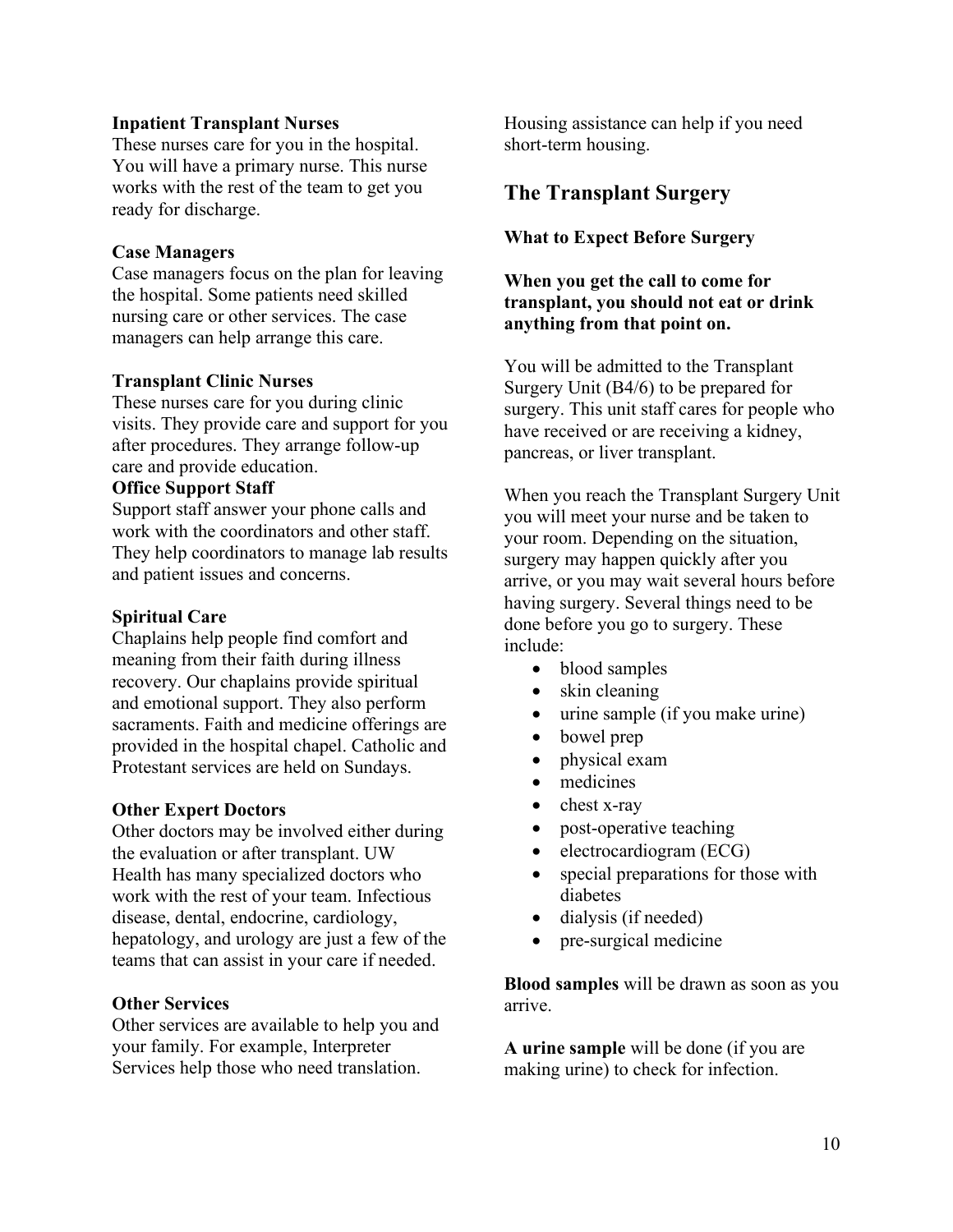#### **A chest x-ray and electrocardiogram**

(ECG) are done to assure your health before the transplant.

You may have a **bowel prep** to clean out your bowels. If your transplant is from a living donor, you will be on a liquid diet the day before surgery and will not be able to eat or drink anything after midnight.

**Your skin will be cleaned** using a special soap. During surgery, hair may be removed from your abdomen. Both of these things help lower your risk for infection.

**Dialysis** may be done. Your provider will decide if this is needed. The doctor will look at your blood tests, fluid status, and your dialysis schedule and decide.

**A physical exam and consent** will be done by one of your doctors. At this time, they will explain the transplant to you and ask you to sign a consent form.

**Hospital admission questions** will be asked by your nurse.

**Teaching** will be started so you will know what to expect after surgery.

**Medicines** used to prevent rejection will be given to you during surgery. Your doctor will decide which medicines you will receive before and after your transplant. This may include

- Prednisone or dexamethasone (corticosteroids)
- Tacrolimus (Prograf<sup>®</sup>, Astagraf  $XL^®$ , Envarsus XR®)
- Mycophenolate (Myfortic $^{\circledR}$  or  $Cellcept^{\mathcal{B}}$

# **The Transplant Surgery**

When you are taken to the surgery area, one support person may stay with you until you are taken to the operating room (OR). Other family members may stay in the surgical waiting area or go back to the inpatient unit (B4/6). The OR nurses will provide your family with updates. After surgery, the surgeon will talk with your support person and/or family.

Once you are in the operating room (OR), you will meet your nurse who will answer questions, make sure you are comfortable, and explain what is happening.

There will be ECG (electrocardiogram) patches on your chest, a blood pressure cuff on your arm, and a plastic clip on your finger to check your heartbeat and oxygen levels. The anesthesiologist will ask you to breathe oxygen through a soft plastic mask. Medicines will be given through your IV.

After you are asleep, a breathing tube (endotracheal or ET tube) will be placed in your windpipe to breathe for you. Other lines and monitors will be added after you are asleep. At least one intravenous catheter (IV) will be placed in your hand or arm. This will be used to give you fluids until you are able to eat or drink.

The surgery will take about 3-5 hours. You will go to the Recovery Room for about 1 hour before going back to your room on the transplant unit.

## **Your Incision**

Your new kidney will be in a different place than your own kidneys. The incision will be 9-12 inches long on either the right or left lower side of the abdomen. Your muscle and skin will be closed with staples or stitches.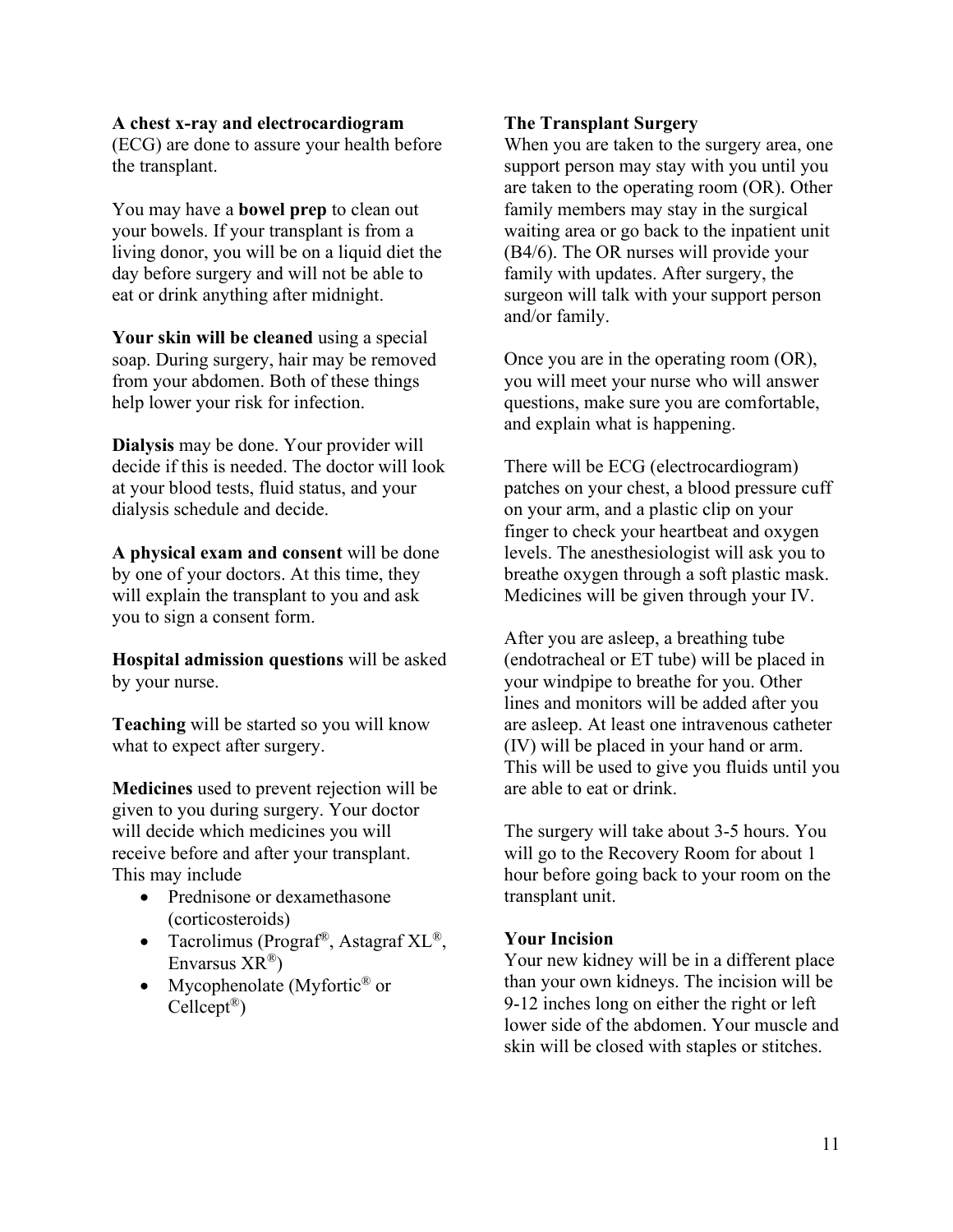A small tube called a **stent** is placed in the area where the new kidney's ureter is stitched to the bladder. The stent is inside the ureter and extends into the bladder. This tube helps keep this new connection straight while it heals and allows the urine to flow into the bladder. The stent must be removed later. This is most often done at your first or second clinic visit. This procedure called a cystogram.

You will have a **small rubber tube (Foley catheter)** placed in your bladder during surgery. The Foley will usually be in place for 2 days. The Foley helps us to closely watch your urine output and allows the stitches in your bladder to heal. After the Foley is taken out, we will still measure your urine each time you go to the bathroom. You will use a plastic collection "hat" in the toilet or a urinal while in the hospital so amounts can be measured easily.

#### **What to Expect After Surgery**

You can expect to wake up shortly after getting to the unit. Though you will likely feel drowsy, you may hear beeps, alarms, and voices. Your nurses will check your blood pressure, temperature, and measure your urine output often during the first 24 hours.

Because of the effects of anesthesia, the normal action of your bowels slows. Bowel function can return faster if you walk. You will be encouraged to walk as soon as your doctors think it is safe. Once we hear bowel sounds or you pass gas, you will be able to start drinking liquids and will slowly advance to a regular diet.

The **incision** will have a dressing over it at first which will stay on for 48 hours after surgery. We will teach you how to clean and care for it. This will help you be more aware of any signs of infection or problems. The

staples or stitches will likely be removed at your first clinic visit.

Your doctor will order **pain medicine** for you. During the time you are unable to eat or drink, you will receive it in your IV. Later, you will receive pain pills. Pain medicine should be taken to lessen incision pain. Your walking, coughing, and deep breathing will be easier when this is done.

You will be coughing, deep breathing and using the incentive spirometry device at least every 1-2 hours while awake. Your nurse will help you with this. Deep breathing helps air to reach your lower lungs. Coughing helps clear out secretions so pneumonia is less likely to occur. Coughing and deep breathing is an important part of recovery. You will wear Sequential Compression Devices ("SCDs" or leg pumps) during surgery and for the first few days after surgery when you are in bed. This will aid in blood flow and help prevent blood clots. You will be expected to be up walking within the first 8-12 hours. You will then need to be out of bed to the chair and/or walking at least 3 times each day.

While in the hospital you will have blood samples drawn every day and more often if needed. The results of these tests keep you and your health care team aware of how you are doing. You will become involved in tracking these tests and understanding their meaning.

Many patients will have their blood sugars checked during their hospital stay. If you have diabetes, you can expect to receive insulin through your IV. Your blood sugar levels will be checked often. You may continue to receive insulin over the next couple of days as you recover. Some patients who have not needed insulin in the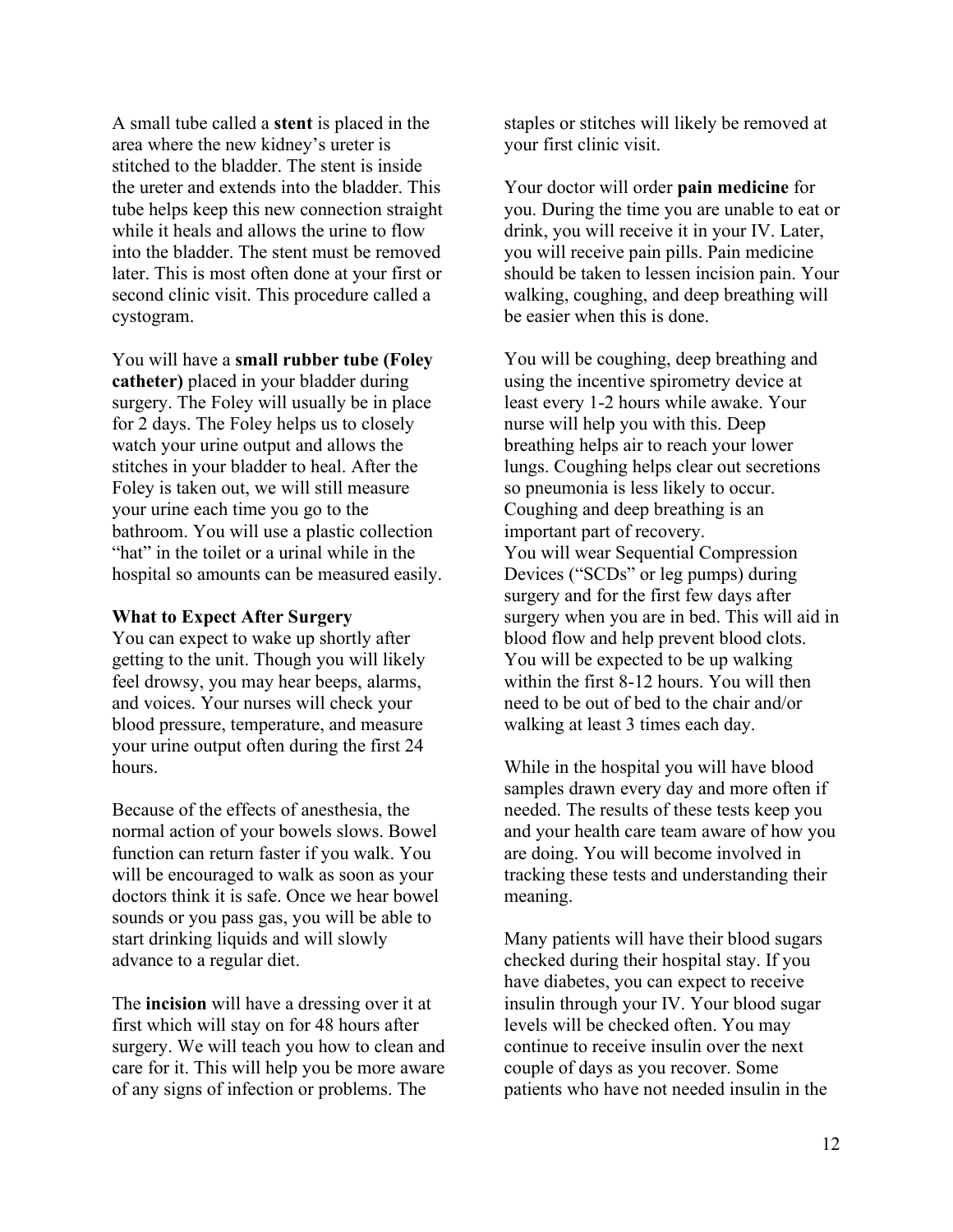past will be given insulin if their blood sugars are high.

As your condition improves, the nurses will watch you closely, but they will not be at your bedside as often. This is a good sign. You are on the road to recovery.

# **Education After Transplant**

It is very important that you learn about the care of your new organ after your transplant. During your hospital stay, there are daily classes. You will be expected to attend class every day. This may start as early as your first day after transplant depending on how your recovery is going. It is the expectation that your primary support person will be involved in your education as well in order to assist you once you return home. The classes are daily at 10:00 am.

- **Monday:** Medications & Honoring Your Donor
- **Tuesday:** Laboratory Tests
- **Wednesday:** Home Cares
- **Thursday:** Complications & Nutrition
- **Friday:** Medications
- **Saturday:** Home Cares 1
- **Sunday:** Home Cares 2

# **How will I know my transplant is working?**

Blood will be drawn daily to measure your creatinine, a measure of kidney function. This shows us how well your new kidney is working. The nurse will keep checking your urine output and blood sugar levels. The transplant team will talk with you daily to review your kidney function. They will answer any questions you have about your progress.

# **Guidelines for Primary Supports and Visitors**

Family and friends are welcome to visit often while their loved ones are in the hospital. Visiting hours in most units are from 8 am-9 pm, but those identified as primary support persons may stay with the patient at any time. (Staying overnight may be difficult; a very limited supply of cots is available.) Primary support persons are those who normally provide a patient with significant physical, psychological or emotional support. Examples might be a close family member, partner or best friend. Visitors should check at the information desk or nursing unit before visiting.

# **Commitment to Follow-Up Care**

Your care after a transplant is for your entire lifetime. This long-term care includes:

- Biopsies
- Labs and other tests
- **Medicines**
- Transplant Clinic visits

## **Keeping the Commitment**

For a transplant to be a success, you need to commit to the following things:

- Follow the treatment plan.
- Call the transplant office about any new problems or symptoms related to your transplant or about any new medicines or tests you have.
- Take all prescription medicines as prescribed.
- Follow the diet and exercise plan advised by your doctor.
- Go to your appointments, clinic visits, lab draws, and biopsies.
- Do not abuse your body by smoking, drinking alcohol, or using nonprescribed medicines and herbals.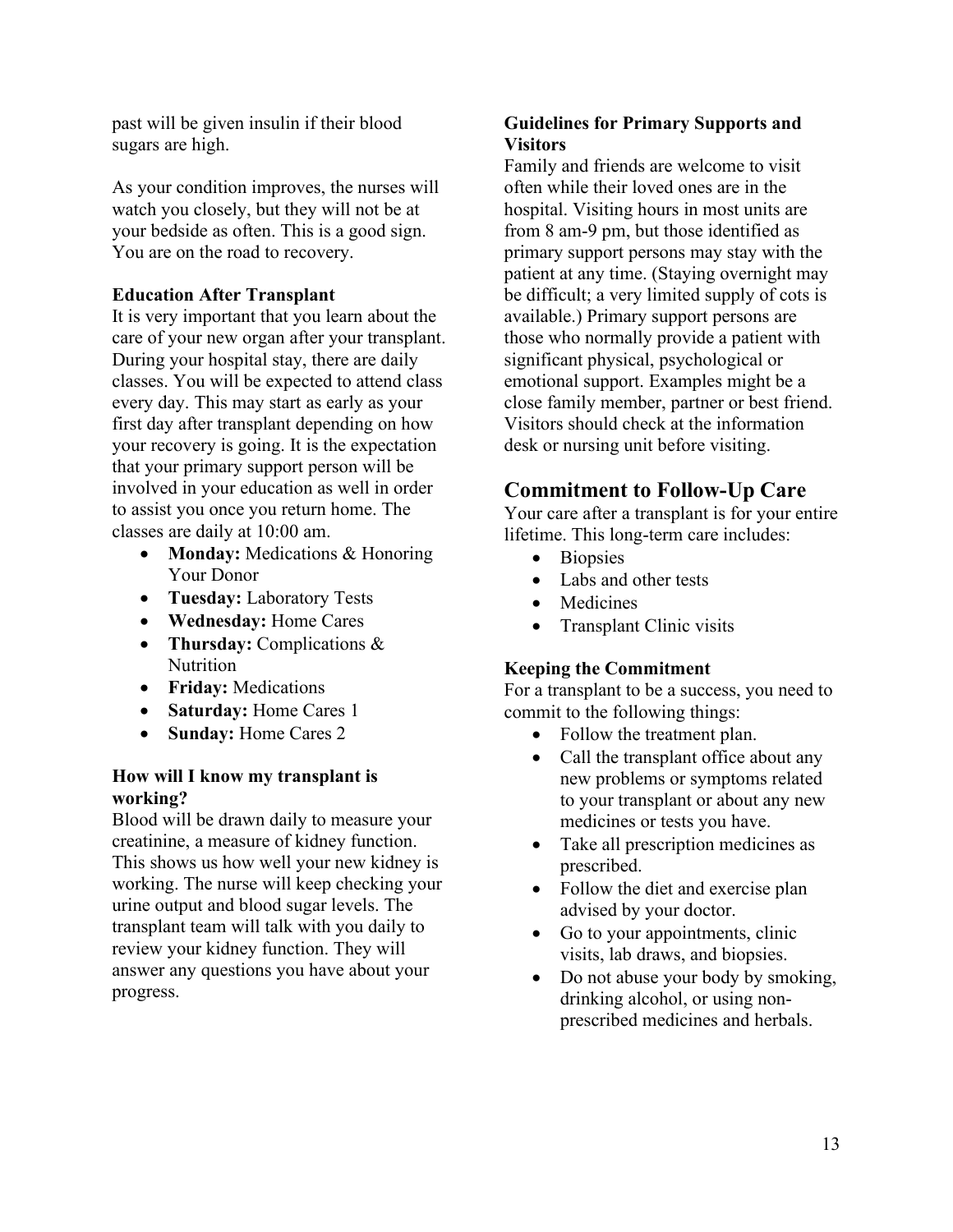#### **Appointments and Medicines**

The follow-up schedule is intense for the first few months. Labs and biopsies are done to check for rejection. This can happen when your body's immune system attacks your new organ. During a biopsy, pieces of tissue are taken from the inside of your organ and studied under a microscope. If a biopsy is done because your organ is not showing normal function, it may be somewhat urgent. You may need to make plans to come to UW Health without much warning.

After your transplant, you will be on many medicines. You will be on some of them for the rest of your life. This includes medicines which:

- Prevent rejection
- Prevent infections
- Control blood pressure
- Control cholesterol
- Prevent bone loss
- Provide you with extra vitamins and minerals
- Control blood sugars

You will need to know what medicines you are taking, why you are taking them, and the dose prescribed for you. Not taking your medicines correctly can lead to rejection and other health problems.

You must have a local doctor to follow your care. Plan to see your local doctor shortly after your transplant. We rely on the local doctor to address routine health issues such as diabetes, minor infections and illnesses, and regular health maintenance. We will work closely with your doctor to give you the best care. The Transplant Team will manage your transplant medicines and address any issues about your transplant. You will need to follow the advice of your local doctor and the transplant team for diet, exercise, and other health needs. We want you to live a healthy life after transplant.

#### **Health Concerns After Surgery**

After transplant, people can live a healthy life. The main issues are the **increased risks of infection and rejection**. To prevent infections, you will need to take extra care, wash your hands often, and wear a mask at times. Sometimes, it is best to avoid crowded places, areas with poor ventilation, or people who may be contagious.

The risk of rejection is greatest the first  $6 -$ 12 months after transplant. It is common to have a rejection. This is the body's normal immune response to "foreign" tissue. When rejection occurs, we need to adjust your medicines to decrease your immune system further. These medicines have side effects that can cause new health concerns. High blood pressure, high cholesterol, diabetes, and osteoporosis can occur. Most of these side effects can be treated. Diet, exercise, and how well you follow your treatment plan all affect how you will be able to manage the side effects.

## **Activity Levels**

Over time, most patients can go back to their normal activity with minor adjustments. Please note that it will take some time to gain strength and endurance. Keeping up with an exercise routine once you have recovered from surgery is the best way to manage your weight and improve your wellbeing.

#### **Going Back to Work**

We encourage patients to return to work after having a transplant. You may not be able to do the same duties as before your transplant. It depends on the type of work you do, but that doesn't mean you can't work at any job. Your transplant team will talk with you about returning to work. They will help you with paperwork or questions you may have.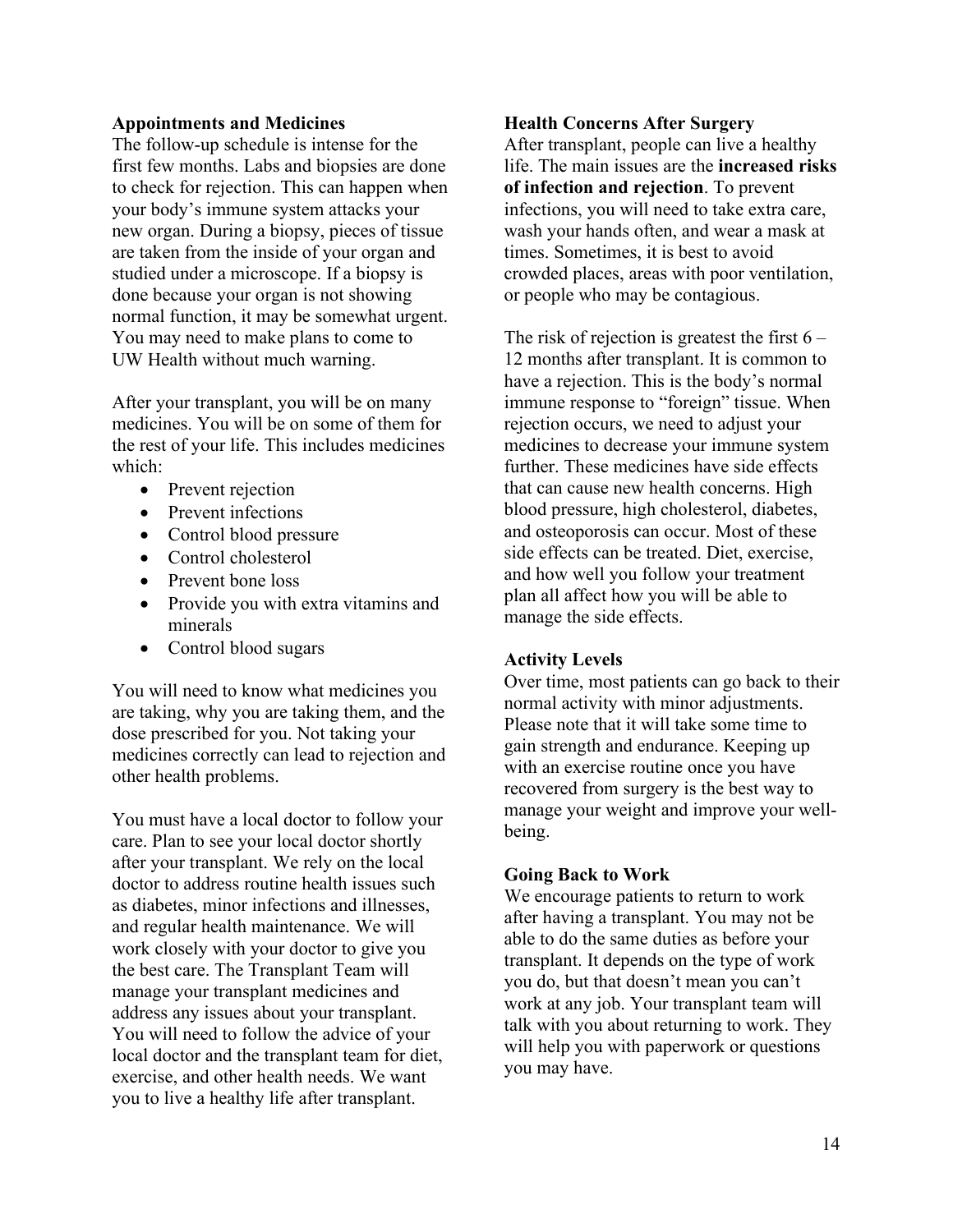# **Things to Remember After Your Transplant**

# **Take medicines as directed.**

- Anti-rejection medicines include: Myfortic®, Prednisone, tacrolimus, (Envarsus XR®), cyclosporine, Belatacept®, sirolimus, and azathioprine.
- Your anti-rejection medicines and doses will be specific to you. The transplant doctors will order the medicines they feel will best fit your needs.
- It is important you do **NOT** miss doses of these medicines.
- Do not change your medicine doses or stopping taking any medicine without talking with the transplant team.
- Please call the transplant team before starting any new medicines including over -the-counter medicines or supplements.

# **Labs**

- Take a copy of your lab order with you when you go to lab.
- Complete labs as instructed by your transplant coordinator.
- If you are scheduled to have labs completed on a holiday, it is OK to have them completed the next day instead.

# **Anti-rejection Medicine Levels**

- Your anti-rejection medicine level is done with your lab draws. It may be done 1-2 times per week but is patient specific.
- This level should be drawn 12 hours after you last took a dose tacrolimus or cyclosporine. The level should be drawn 24 hours after your last dose of Envarsus® or sirolimus.

• After you have your labs drawn, you should take your anti-rejection medicines right away.

# **Home Care**

- Every day: Check your weight, blood pressure, pulse, and temperature as instructed by the transplant team. Please call your coordinator if you have:
	- o Oral temperature higher than 100.5°F or 38.3°C
	- o Blood pressure is higher than 180/90.
	- o Weight gain of 3 pounds in one day or 5 pounds in one week.
- Activity: Do not lift, push, or pull more than 10 pounds for 8 weeks.
- It is good to walk and use stairs while healing.

# **Transplant Clinic Visits**

- Complete labs as directed by staff with your appointments. **Please bring to all of your clinic visits:**
	- o your record book (including vital signs and blood sugars if checking), and
	- o medicine list.
- You will be told when to follow-up after discharge from the hospital.
- Please arrange a ride. You will have driving restrictions after transplant until cleared by the doctor.
- Your coordinator will address other follow-up needs during discharge teaching.